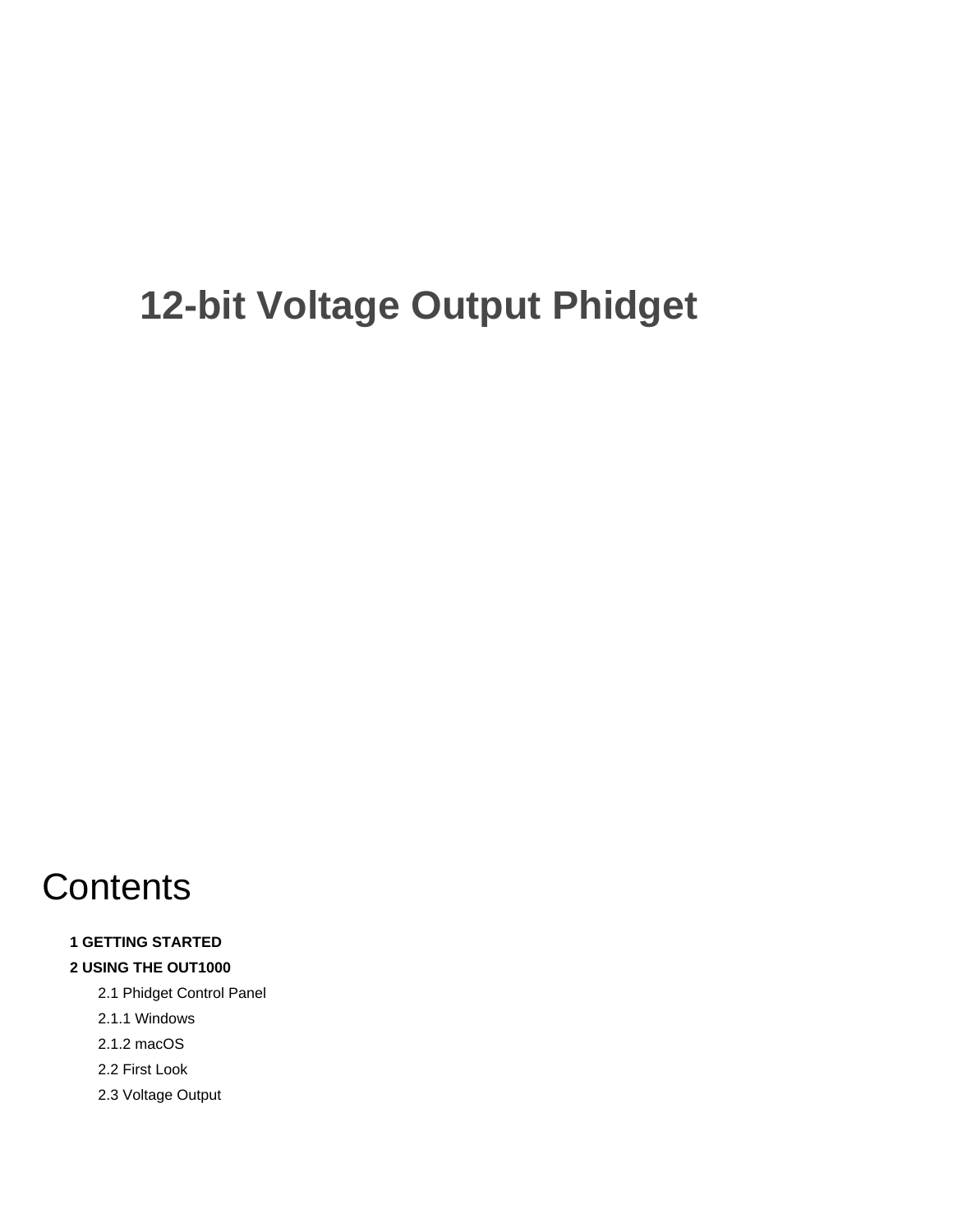#### 3 [TECHNICAL](#page-3-0) DETAILS

3.1 Control [Application](#page-3-1)

- 3.2 [Transient](#page-3-2) Voltages
- 3.3 Current [Sourcing](#page-3-3) and Sinking

#### 4 [WHAT](#page-4-0) TO DO NEXT

## Getting Started

Welcome to the OUT1000 user guide! In order to get started, make sure you have the following hardware on hand:

- [OUT1000](https://www.phidgets.com/products.php?product_id=OUT1000) 12-bit Voltage Output Phidget
- [VINT](https://www.phidgets.com/?tier=3&catid=2&pcid=1&prodid=643) Hub
- [Phidget](https://www.phidgets.com/?view=comparetable&rel=PhidgetCable) cable
- USB cable and computer
- something to use with the OUT1000 (e.g. multimeter, oscilloscope, device with voltage input, etc.)

Next, you will need to connect the pieces:



- 1. Connect the OUT1000 to the VINT Hub using the Phidget cable.
- 2. Connect the VINT Hub to your computer with a USB cable.

Now that you have everything together, let's start using the OUT1000!

# Using the OUT1000

### Phidget Control Panel

In order to demonstrate the functionality of the OUT1000, the Phidget Control Panel running on a Windows machine will be used.

The Phidget Control Panel is available for use on both macOS and Windows machines.

### Windows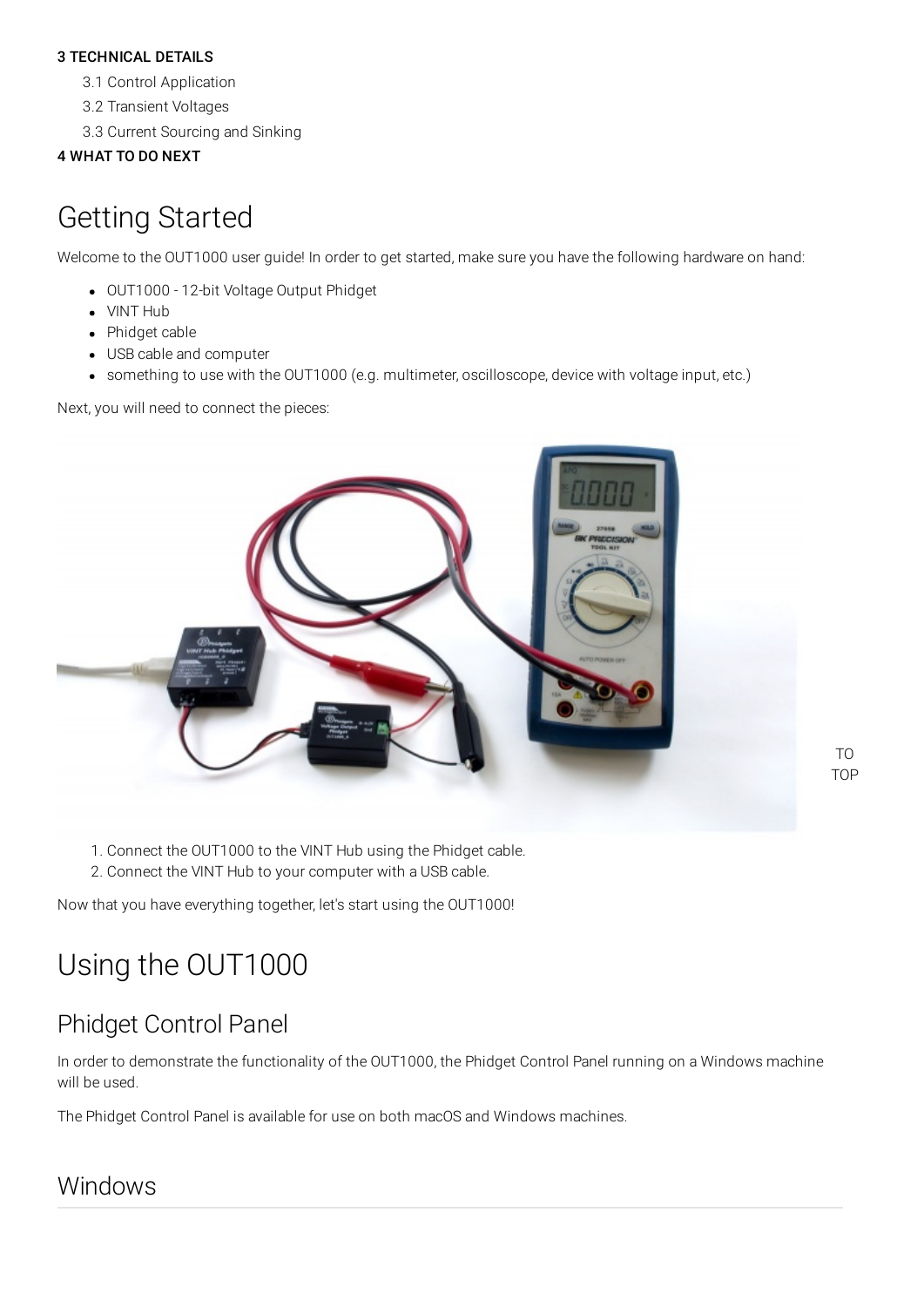To open the Phidget Control Panel on Windows, find the  $\bigodot$  icon in the taskbar. If it is not there, open up the start menu and search for Phidget Control Panel



#### macOS

To open the Phidget Control Panel on macOS, open Finder and navigate to the Phidget Control Panel in the

Applications list. Double click on the  $\langle D \rangle$  icon to bring up the Phidget Control Panel.

For more information, take a look at the getting started guide for your operating system:

- Getting started with [Windows](https://www.phidgets.com/docs/OS_-_Windows#Getting_started_with_Windows)
- [Getting](https://www.phidgets.com/docs/OS_-_macOS#Getting_started_with_macOS) started with macOS

Linux users can follow the [getting](https://www.phidgets.com/docs/OS_-_Linux#Getting_started_with_Linux) started with Linux guide and continue reading here for more information about the OUT1000.

### First Look

After plugging the OUT1000 into your computer and opening the Phidget Control Panel, you will see something like this:

| <b>D</b> Phidget Control Panel                                  |          |         | ×       |
|-----------------------------------------------------------------|----------|---------|---------|
| File<br>Help                                                    |          |         |         |
| Phidgets<br>Network Service<br>Phidget SBCs                     |          |         |         |
| ́<br>Name<br><b>E-Local Phidgets</b>                            | Serial # | Channel | Version |
| <b>E</b> - VINT Hub Phidget<br>$\overline{\blacksquare}$ Port 0 | 370128   |         | 115     |
| 12-bit Voltage Output Phidget<br>e-图 Port 1                     |          | 0       | 103     |
| d-new Port 2<br>d-图 Port 3                                      |          |         |         |
| <b>E-Re</b> Port 4<br>e-图 Port 5                                |          |         |         |
|                                                                 |          |         |         |
| Double Click to launch Ul                                       |          | Logs    |         |

The Phidget Control Panel will list all connected Phidgets and associated objects, as well as the following information:

- **Serial number:** allows you to differentiate between similar Phidgets.
- Channel: allows you to differentiate between similar objects on a Phidget.
- Version number: corresponds to the firmware version your Phidget is running. If your Phidget is listed in red, your firmware is out of date. Update the firmware by double-clicking the entry.

The Phidget Control Panel can also be used to test your device. Double-clicking on an object will open an example.

### Voltage Output

Double-click on the Voltage Output object , labelled 12-bit Voltage Output Phidget, in order to run the example: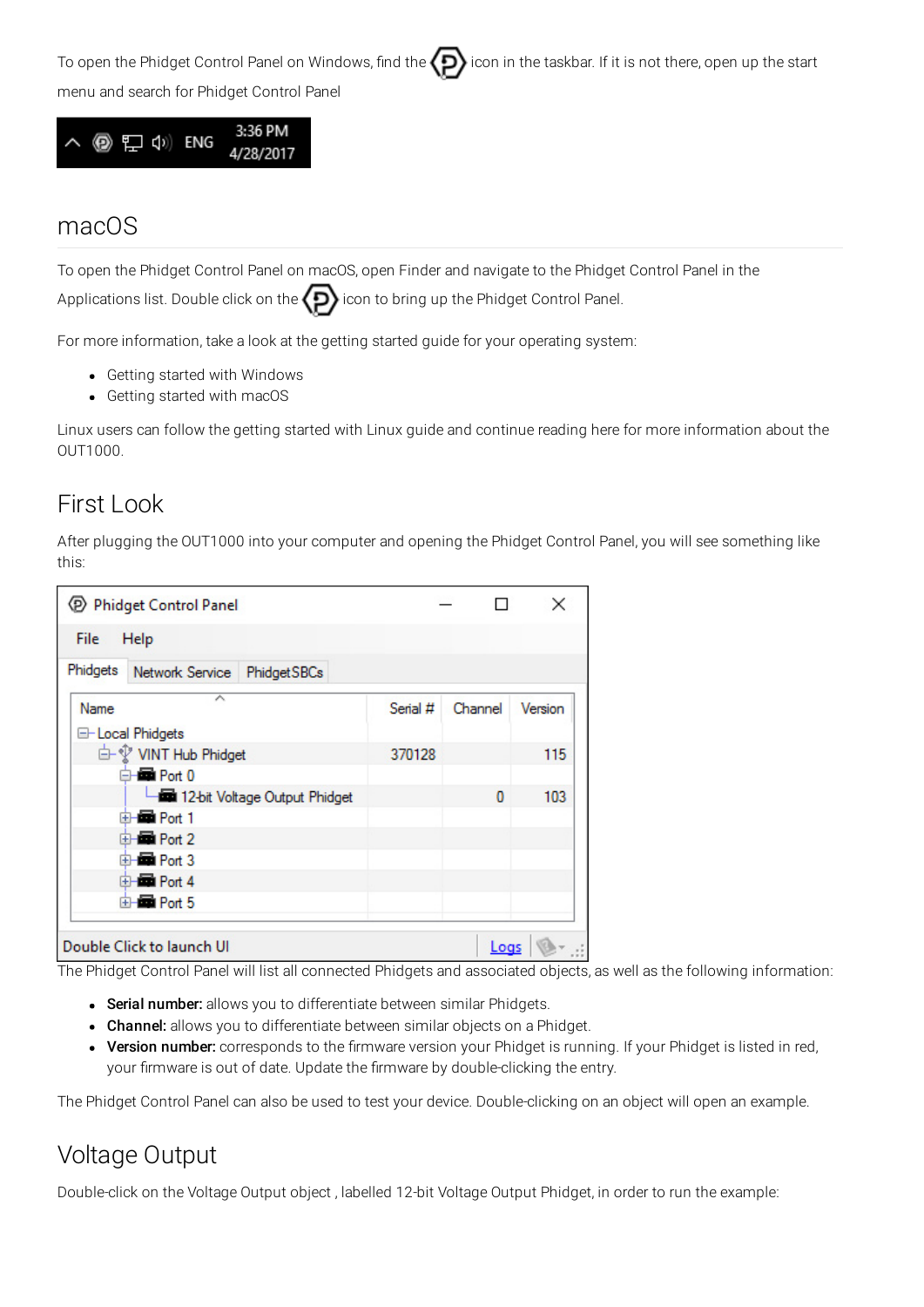| Voltage Output<br>℗ |                                                   |     |               | H        | × |
|---------------------|---------------------------------------------------|-----|---------------|----------|---|
| Phidget Info        | Attached: OUT1000 - 12-bit Voltage Output Phidget |     |               |          |   |
| Version: 102        | Hub Serial Number: 370174                         |     |               |          |   |
| Channel: 0          | Hub Port: 3                                       |     | <b>REMOTE</b> |          |   |
| Output              |                                                   |     |               | Settings |   |
| Voltage:            |                                                   |     |               |          |   |
|                     |                                                   | 0   |               |          |   |
| 0V                  |                                                   | 42V |               | Enable   |   |

General information about the selected object will be displayed at the top of the window. You can also experiment with the following functionality:

- Set the output voltage by dragging the Voltage slider.
- Enable/disable the output voltage by toggling the Enable button.

## <span id="page-3-0"></span>Technical Details

### <span id="page-3-1"></span>Control Application



Some devices may require an analog voltage as a control input. The OUT1000 supplies a fixed voltage up to 4.2V, which can be used to control such devices.

Note that this device is not isolated, so its ground terminal shares a connection to USB ground. For isolated solutions, check out the [OUT1001](https://www.phidgets.com/products.php?product_id=OUT1001) and [OUT1002.](https://www.phidgets.com/products.php?product_id=OUT1002)

#### <span id="page-3-2"></span>Transient Voltages

The OUT1000 may have an unpredictable output voltage for a short time immediately after the device is turned on or enabled. If this is a problem in your application and you have no way to ignore it via software, we recommend using a solid [state](https://www.phidgets.com/docs/Solid_State_Relay_Primer) relay to switch the output on once it has stabilized.

### <span id="page-3-3"></span>Current Sourcing and Sinking

To ensure maximum voltage precision across the device's full range, the OUT1000 Phidget should be subjected to a minimal current draw, ideally less than 3mA.

However, in the event you plan to power a small load with this device, it will either be sourcing or sinking current when in use. When it's connected to a circuit with a lower voltage potential than its own voltage setting, current will be flowing out from the OUT1000 into the circuit, so it will be sourcing current. When it's connected to a circuit with a higher voltage potential than the voltage it's set to, current will flow from the circuit into the OUT1000, meaning it will be sinking current.